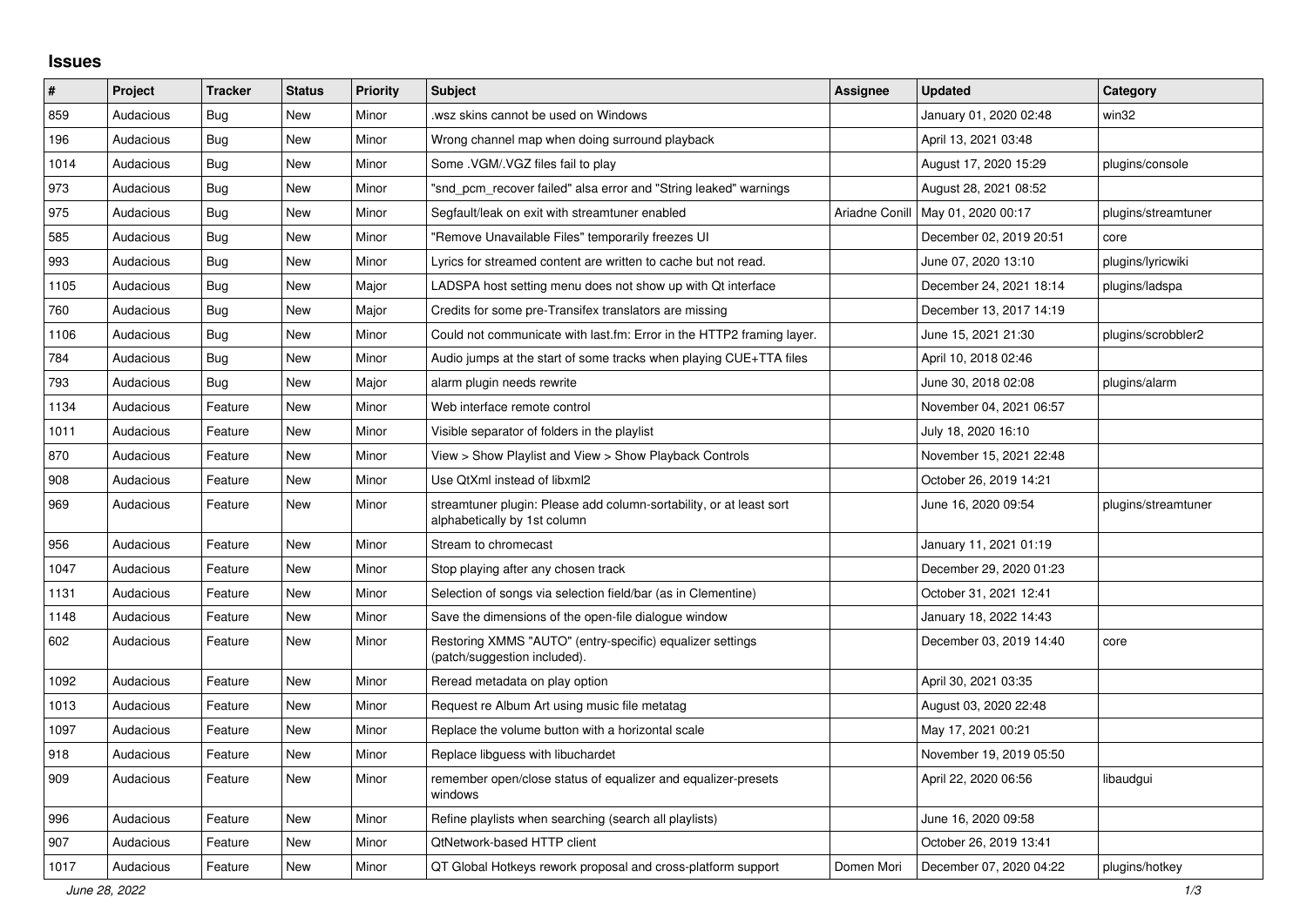| $\sharp$ | Project   | <b>Tracker</b> | <b>Status</b> | <b>Priority</b> | Subject                                                                         | <b>Assignee</b> | <b>Updated</b>           | Category           |
|----------|-----------|----------------|---------------|-----------------|---------------------------------------------------------------------------------|-----------------|--------------------------|--------------------|
| 1072     | Audacious | Feature        | New           | Minor           | QT AOSD plugin                                                                  |                 | February 17, 2021 21:18  | plugins/aosd       |
| 1133     | Audacious | Feature        | New           | Major           | Provide an option to disable sorting playlists when you click column<br>header  |                 | March 13, 2022 01:19     | plugins/gtkui      |
| 786      | Audacious | Feature        | New           | Minor           | Port global hotkeys plugin to Windows                                           |                 | January 04, 2021 21:52   | plugins/hotkey     |
| 1088     | Audacious | Feature        | New           | Minor           | plugin: status icon: ADD option to select tray mouse Middle Click action        |                 | April 11, 2021 12:05     | plugins/statusicon |
| 429      | Audacious | Feature        | New           | Minor           | Please enable scrobbling to libre.fm in Scrobbler 2.0                           |                 | September 02, 2019 10:35 | plugins/scrobbler2 |
| 877      | Audacious | Feature        | New           | Minor           | Please add save option to cue playlists (patch included)                        |                 | March 07, 2019 04:18     | plugins/cue        |
| 1101     | Audacious | Feature        | New           | Major           | Please add media shortcut keys for Windows 10                                   |                 | December 03, 2021 16:31  | win32              |
| 913      | Audacious | Feature        | New           | Minor           | Play / create new playlist from selection                                       |                 | December 02, 2019 20:13  | plugins/qtui       |
| 1170     | Audacious | Feature        | <b>New</b>    | Minor           | Playback mode button                                                            |                 | April 22, 2022 16:01     |                    |
| 1048     | Audacious | Feature        | New           | Minor           | PipeWire support                                                                |                 | May 04, 2022 19:36       |                    |
| 1099     | Audacious | Feature        | New           | Minor           | Per-track ReplayGain shouldn't be enabled by default                            |                 | May 09, 2021 13:41       |                    |
| 924      | Audacious | Feature        | <b>New</b>    | Minor           | Option to replace playlist contents by drag and drop                            |                 | December 02, 2019 20:15  |                    |
| 51       | Audacious | Feature        | New           | Minor           | Option to inhibit suspend                                                       |                 | February 13, 2021 09:23  |                    |
| 1153     | Audacious | Feature        | <b>New</b>    | Minor           | Optional sort column for File Created/Modified date and time                    |                 | February 04, 2022 16:00  | libaudgui          |
| 873      | Audacious | Feature        | New           | Minor           | Optionally make "previous track" restart current track                          |                 | June 08, 2021 22:55      |                    |
| 1160     | Audacious | Feature        | New           | Minor           | Ogg Opus support for streams                                                    |                 | March 11, 2022 18:09     |                    |
| 1142     | Audacious | Feature        | <b>New</b>    | Minor           | MusicBrainz support for CD plugin                                               |                 | November 20, 2021 21:46  | plugins/cdaudio    |
| 1057     | Audacious | Feature        | New           | Minor           | Matroska (mka) chapter support                                                  |                 | August 27, 2021 22:54    |                    |
| 1093     | Audacious | Feature        | <b>New</b>    | Minor           | Make the Song Dialog (Qt) window wider by default                               |                 | May 17, 2021 15:36       |                    |
| 968      | Audacious | Feature        | New           | Minor           | Loop PSF files at normal loop points during repeat mode                         |                 | April 16, 2020 03:25     | plugins/psf        |
| 1151     | Audacious | Feature        | New           | Minor           | Load balance XSPF tracks with multiple location URIs                            |                 | January 28, 2022 19:10   |                    |
| 1071     | Audacious | Feature        | <b>New</b>    | Minor           | Linkage could be improved for packagers.                                        |                 | March 31, 2021 00:32     |                    |
| 1108     | Audacious | Feature        | New           | Minor           | HTTPS support for Windows builds                                                |                 | December 27, 2021 04:45  | plugins/neon       |
| 1098     | Audacious | Feature        | New           | Minor           | Hide empty Services playlist sub-menu                                           |                 | May 10, 2021 09:25       | libaudgui          |
| 500      | Audacious | Feature        | New           | Minor           | fullscreen album art                                                            |                 | April 08, 2020 19:17     |                    |
| 1130     | Audacious | Feature        | New           | Minor           | folders for tabs in the playlist head (an enhancement suggestion, not a<br>bug) |                 | October 24, 2021 19:04   |                    |
| 1082     | Audacious | Feature        | New           | Minor           | File writer option to pad track numbers with leading zeros                      |                 | March 31, 2021 00:15     | plugins/filewriter |
| 1116     | Audacious | Feature        | New           | Minor           | feature request: miniview mode with QT or GTK interace                          |                 | February 08, 2022 06:53  |                    |
| 875      | Audacious | Feature        | <b>New</b>    | Major           | Extended M3U support                                                            |                 | March 20, 2019 19:11     | plugins/m3u        |
| 1067     | Audacious | Feature        | New           | Minor           | Equalizer adjustments are coarse.                                               |                 | February 11, 2021 10:09  |                    |
| 955      | Audacious | Feature        | <b>New</b>    | Minor           | Enqueue option                                                                  |                 | April 09, 2020 03:54     |                    |
| 864      | Audacious | Feature        | New           | Minor           | Drag/drop songs into playlists displayed in the Playlist Manager                |                 | October 29, 2019 02:14   |                    |